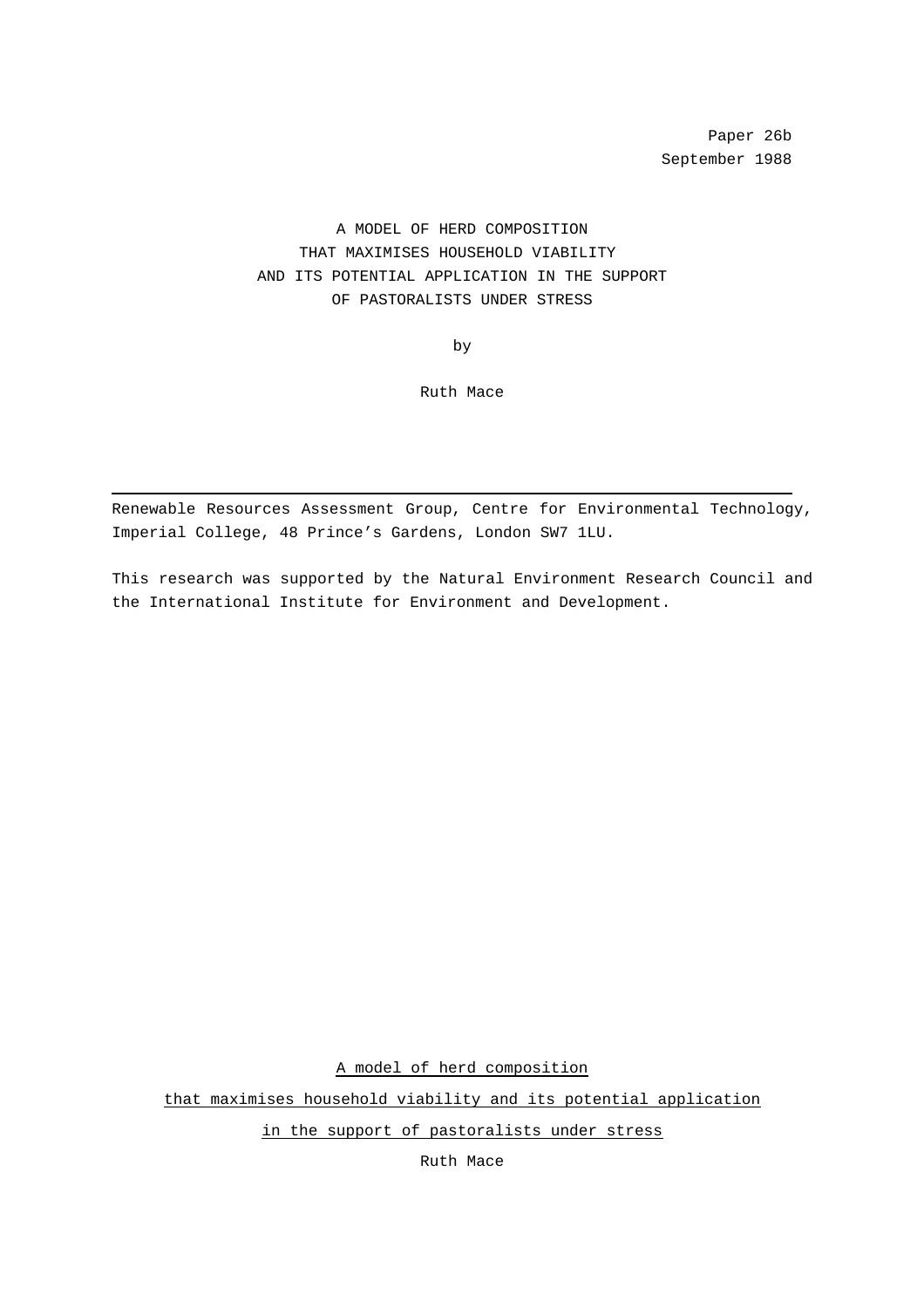#### INTRODUCTION

A common aim of the poor has been described as a secure and decent livelihood (Chambers 1983). In the rural areas of poorer countries, most people strive to achieve this through farming. When the farming system is under the control of the rural people themselves, it is reasonable to assume that in many cases its primary objective will be to ensure the long-term maintenance of that livelihood. Most economic analyses of such systems explicitly or implicitly value them in terms of some measure of output. These productivity measures may represent the utility of the system to some external but interested party, such as a government, but do not necessarily reflect the utility of the system to the producers themselves. Households are constrained by the need to raise some basic level of food and income - enough to meet their subsistence needs every year. In this paper I describe a model, developed by Mace and Houston, which illustrates how, in unpredictable environments, maximising the shortterm mean level of output and maximising the long-term viability of the households producing that output are not necessarily the same thing. The most rational option for the household is to maximise the latter, which may involve increased diversification and lower rates of offtake than the former. Suggested "improvements" to management practices that increase productivity may not be sustainable because they reduce household viability. This is a model of a livestock production system which evaluates herding strategies, and the impact of external events upon them specifically in terms of their effect on the long-term maintenance of a basic standard of living for the pastoralists.

## WHY USE MODELS?

Policy makers tend to make decisions about the potential costs and benefits of intervening in pastoral systems on the basis of informed guess-work. In many ways models will operate in the same way - so are they any extra use?

Someone with experience of herding in a particular environment may get a feel for certain relationships, such as the relationship between number of livestock owned and household viability, or more complex interactions such as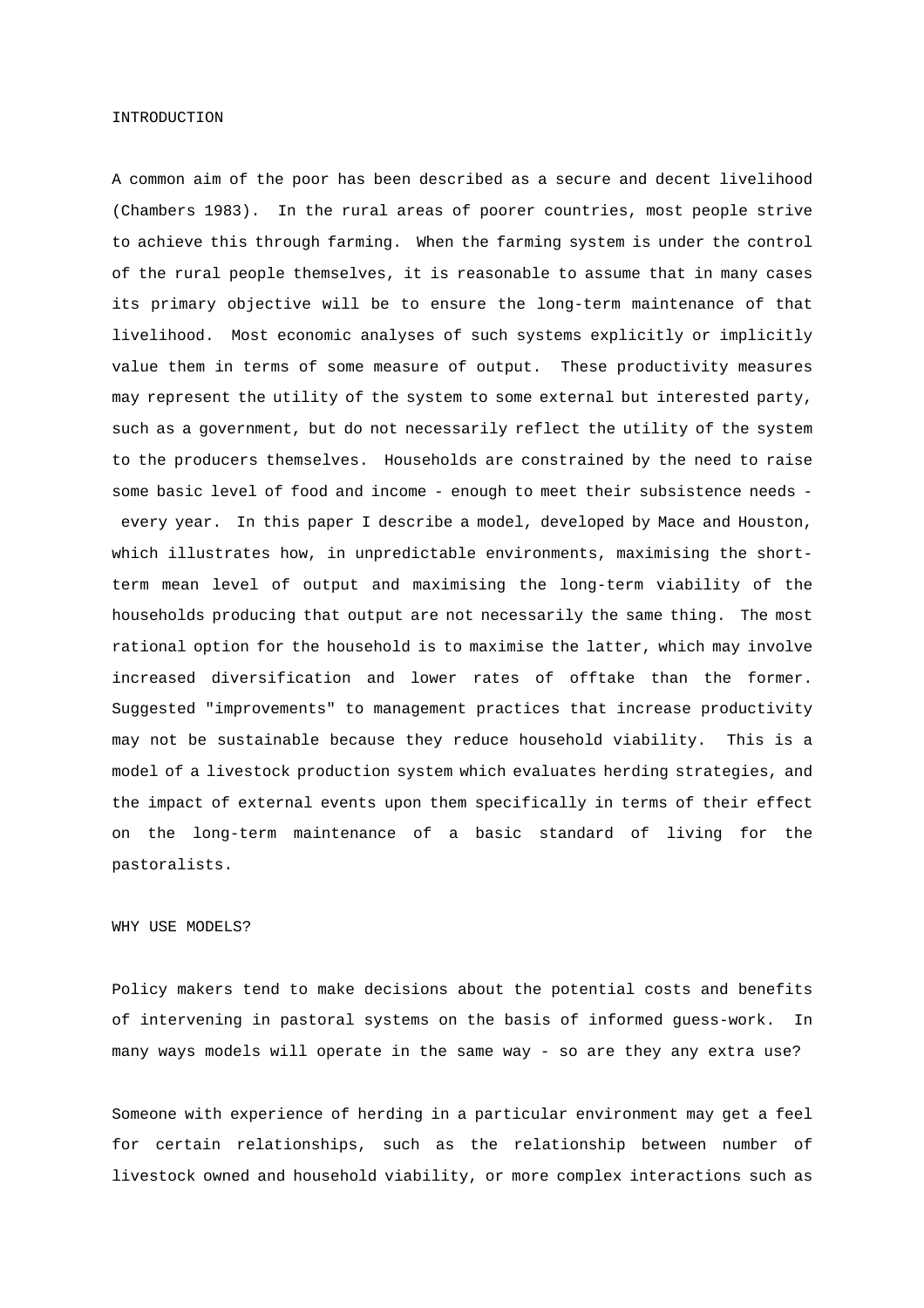the effect that a quantity of food aid or price support for livestock carcasses may have on the proportion of families that are likely to be able to support themselves whilst recovering from drought. A modeller will attempt to predict these relationships by identifying underlying processes and using a computer to see how these processes lead to different outcomes with different probabilities. If those with first-hand knowledge of the system predict very different outcomes from the computer models, or if data contravenes predictions made by the model, then the assumptions on which the model operates can be reevaluated. In this way an understanding of the dynamics of the system can be built up. In situations where no-one has a very good feel for the effect of particular interventions, perhaps because the situation has not arisen before or the proposed intervention is new, the a model that has been built up can be used to help policy makers see how particular assumptions lead directly to different expected outcomes. Hence modelling can serve several purposes. It may help formulate ideas about the processes, which those with first-hand knowledge may understand "instinctively", either for the benefit of others (e.g. those facing related problems elsewhere or those whose actions may impinge on the system deliberately or inadvertantly, such as external policy-makers' decisions on pricing, destocking, restocking or whatever), or by increasing or decreasing confidence in predictions about the outcome of interventions in new situations.

The particular model described here attempts:

i) to predict the type of stock a household should keep to maximise its long-term viability (and how that may change with household wealth).

and

ii) to estimate the probability of that household remaining viable, depending on the number of stock held.

The first prediction provides a mechanism for testing the validity of the model, for if people do keep the ratios of stock predicted it suggests the model has successfully identified key processes, constraints and objectives. The second prediction has potential practical application, which is described in more detail later in the paper.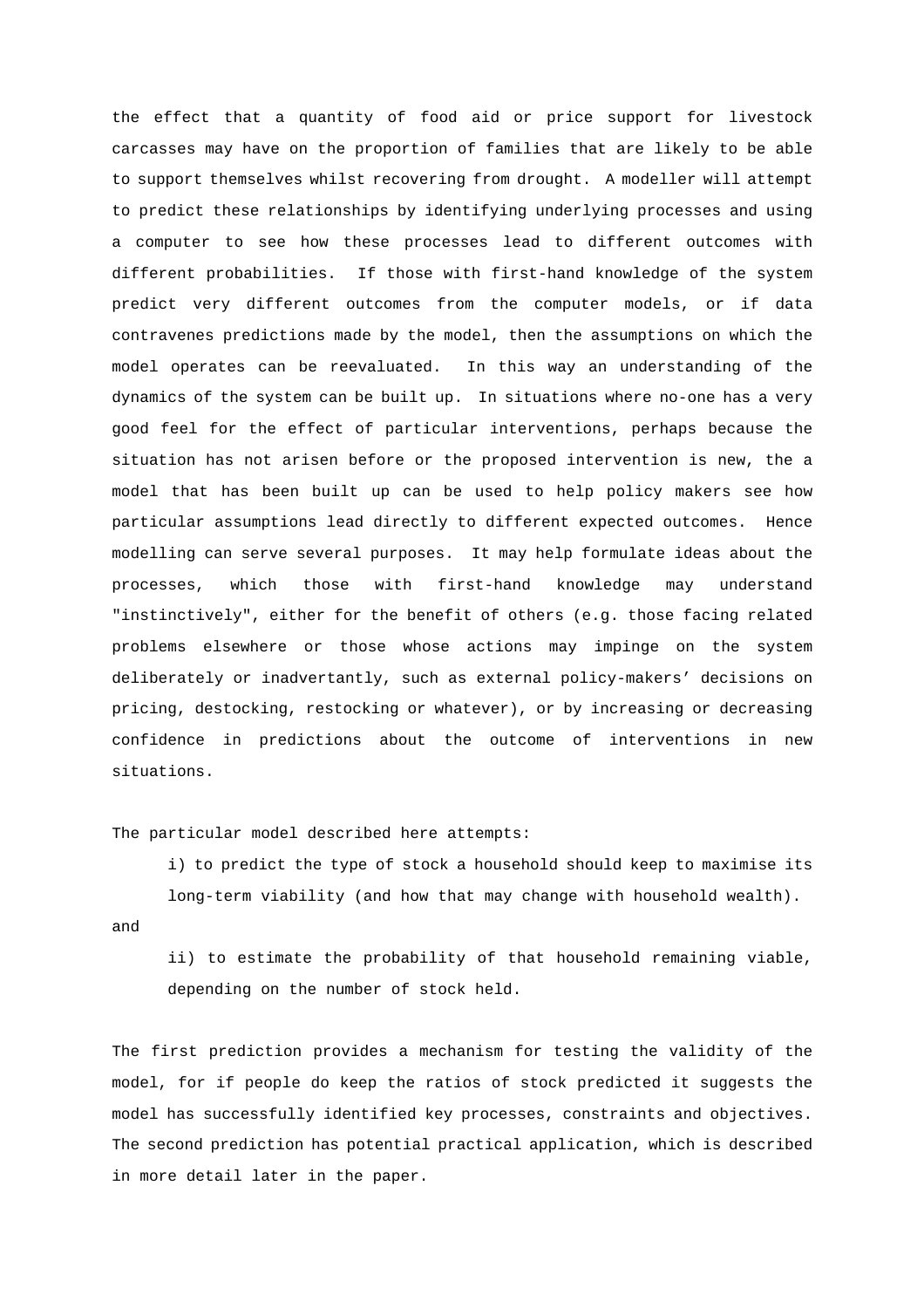THE MODEL

The case described here is a general model of a camel and small stock subsistence pastoral system. The technique used is stochastic dynamic programming (Ross 1983, Whittle 1983) - a numerical technique which can provide precise answers to particular questions, such as what is the probability that a household with livestock wealth <sup>y</sup> will survive for <sup>x</sup> years in a particular environment? It is not my intention here to describe the mathematics, which is covered in Mace & Houston (in press), along with a more detailed description of the assumptions of the model. I simply wish to outline the processes in the model, describe the results it generates and then finally discuss the uses to which such a model can be put.

A model of a livestock production system should include both the biological processes (such as fertility, natural mortality etc.), which may be largely determined by the environment, and economic processes which depend on decisions made by the herder (such as sale or slaughter and how these contribute to household needs). This model, which considers how pastoralist households minimize the risk of destitution rather than maximise some form of production, must incorporate how the biological processes are influenced by drought and also how the human manipulation of the herd is likely to change when the household is under stress.

Fig. 1 shows the ecological/economic model of the system, on which the mathematical model is directly based. These are the processes assumed to operate on a household herd each year. The herd considered includes all the species owned by the household, ie. camels and small stock in this case. Only adult females are considered explicitly and a household is considered no longer viable if it has no breeding stock left. The only labour constraint explicitly included is a maximum herd size. In this model it is lack of livestock that is considered as the major threat to household viability.

Figure 1 indicates the ecological processes. The parameters that have to be put into the model are listed in Table 1. The values given in the baseline example are within the range estimated by Dahl & Hjort (1976) for camels and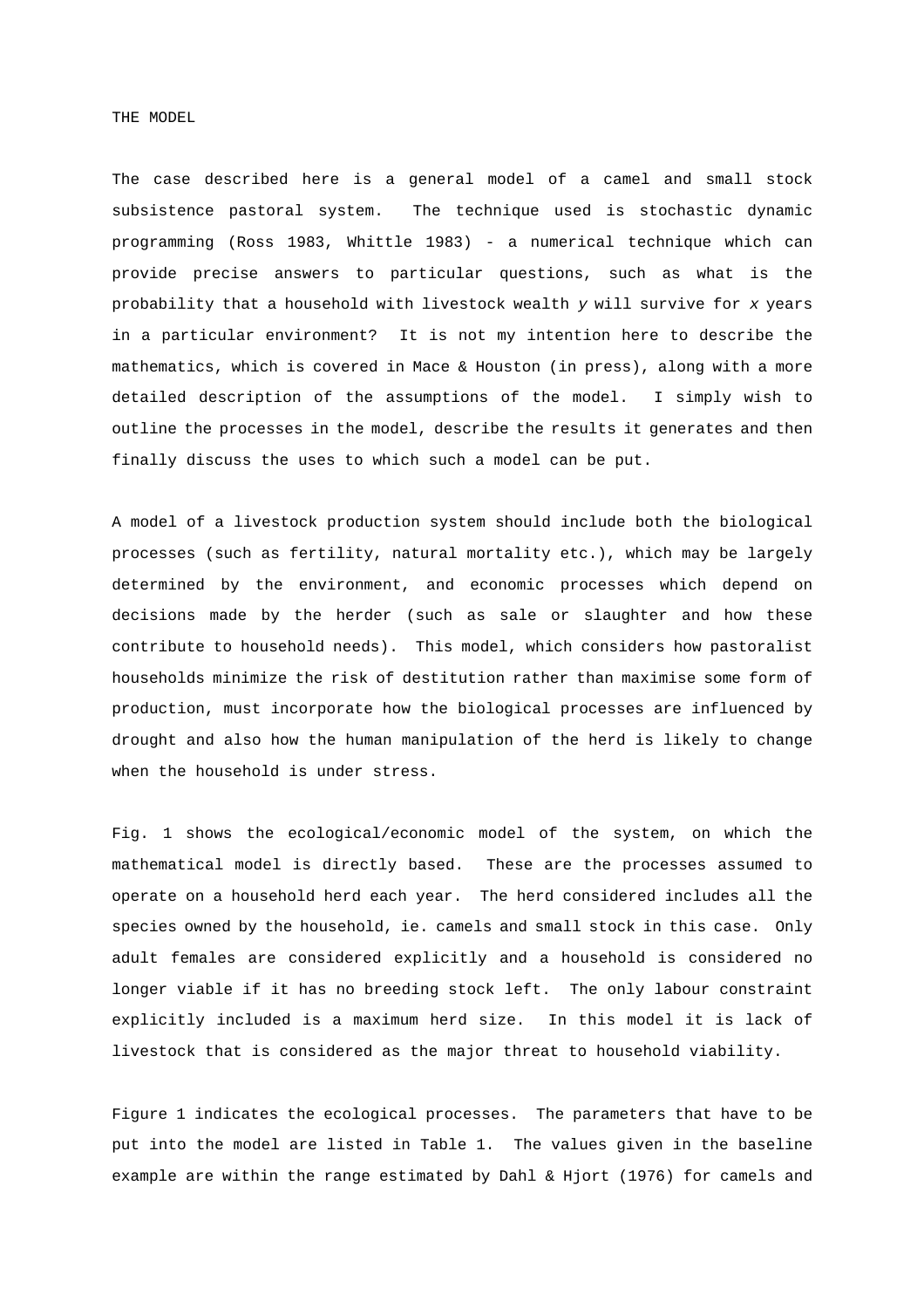goats in northern Kenya. A female of each species is considered to have a particular probability of giving birth to a surviving female and a probability of dying in a year if there is rain and another set of fertility and mortality probabilities if there is drought. Small stock herds grow at very much faster rates than camel herds but are liable to heavy losses in droughts. Even taking droughts into account, small stock herds are assumed to grow on average at three times the rate of camel herds. Droughts are assumed to occur randomly with a specified probability and the probability of a drought occurring next year is not influenced by whether or not one has just occurred. This seems to be the case at least in the East and Horn of Africa (Farmer 1986). Hence variance in herd growth will depend on random fluctuation in the number of female births and deaths and also on fluctuations in rainfall. Note that the proximate causes of mortality (eg. disease, starvation, raiding etc) are not included explicitly but values are simply assigned to drought-related and non-drought-related probabilities of loss (in practice most droughtrelated loss will be caused by disease in weakened animals).

Most of the processes in Figure 1 are almost always included in models of pastoral systems, although sometimes the influence of droughts is omitted. Any deterministic model cannot, of course, take account of variability in herd growth rates and can only incorporate drought either as a once-off event or something that occurs with a strict, regular periodicity. This is unrealistic and hence limits the use of such models - only stochastic models can incorporate droughts as recurrent yet unpredictable events.

Figure 2 indicates sale and slaughter. As the model only considers breeding stock explicitly, then this is only likely to occur when the outstanding needs of the household cannot be met from dairy production and the sale or slaughter of males. This is incorporated by defining a subsistence requirement to be met by the herd (ie. what is needed when any other sources of income have been taken into account), which is the herd size at which the milk from females and the meat yield from males, or the food bought by selling those products, can support the household. If the herd does not produce this requirement than enough females have to be sold or slaughtered (whichever contributes most) to make up the deficit. This has the effect of reducing the herd size but does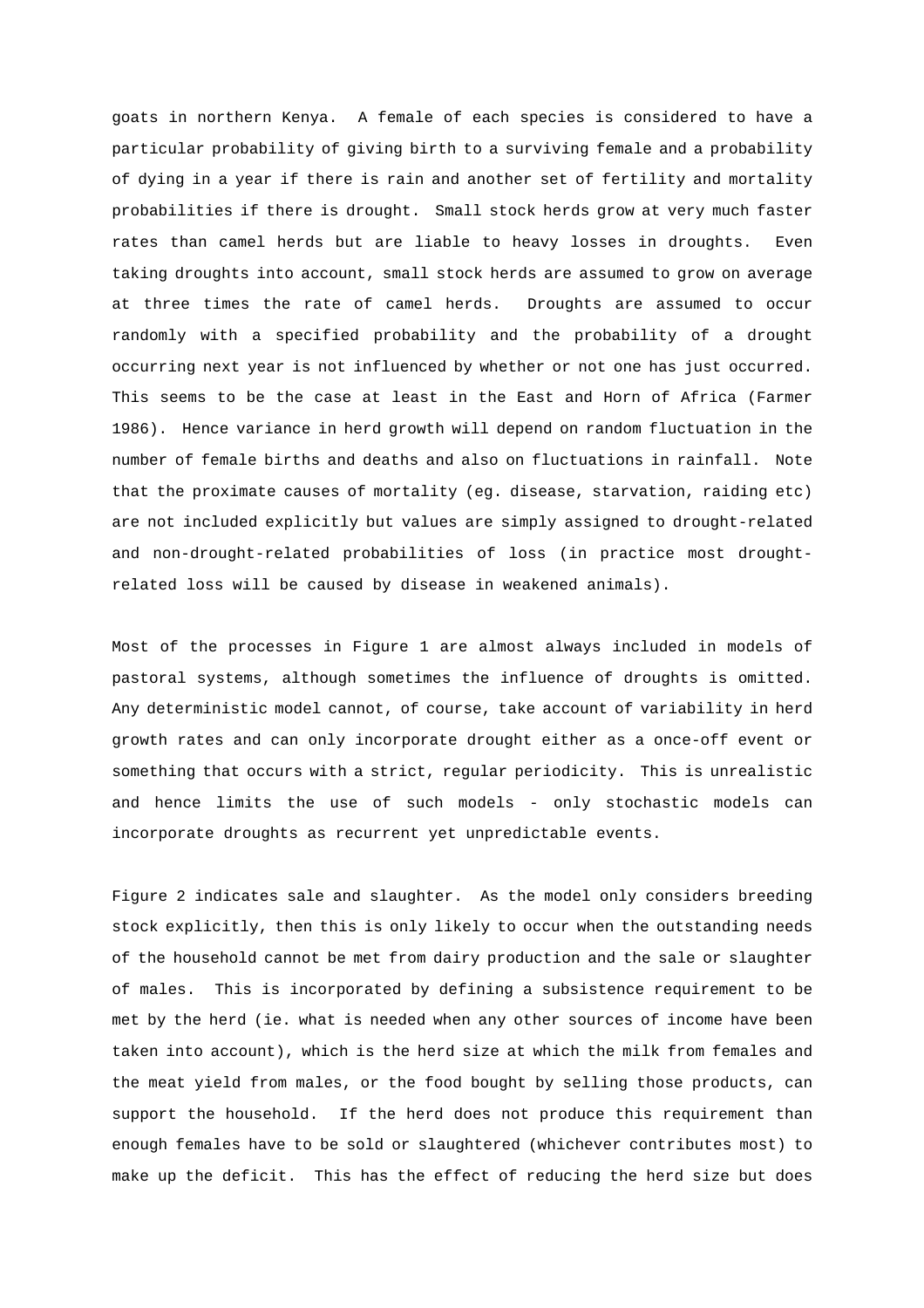not automatically lead to destitution due to the stochastic nature of the environment. If there is successful breeding the following year losses can be more than recovered. Values for the yield and the purchasing power of an animal and also the household subsistence requirement can differ in drought and normal years.

The process of increased female offtake at low herd sizes is seldom incorporated in models of pastoral systems, perhaps because it is generally easier for the modeller to assume that herder strategies and maybe even wealth remain fixed. This may not matter for some purposes but if long-term viability is being considered it is important that this is included.

Figure 3 indicates the exchange of one species for another (or the sale of one species in order to buy another) ie. the adjustment of the mixture of species kept. The composition of the herd is assumed to be a conscious decision of the herder. Pastoral herds cannot be considered simply as wild populations, nor can pastoralists be considered as passive herders whose herds are purely products of circumstance. Whereas a herder will be constrained by his or her total livestock wealth, if, for example, he or she had accumulated a very large herd of small stock but had no camels then some of the small stock could be sold and camels bought if that was thought to improve the composition of the herd.

The rules governing these processes are generated by the model. That is, it calculates the optimal mixture of small stock and camels for each level of wealth, given the ecological and economic parameters used to describe the herder's environment. Optimal, as used here, means the mixture that minimises the chance that the household's requirements will not be met by the herd, now or at any time in the future, ie. that maximises the long-term viability of the household. So the model takes account of the fact that herders will adjust the composition of the herd (through preferential slaughter or exchange) to the optimal mixture, should their wealth change. As the herder will be continually trading off reliability and productivity or potential for growth when deciding what mixture of species to invest in, the consideration of how best to do this is conceptually similar to what an economist would call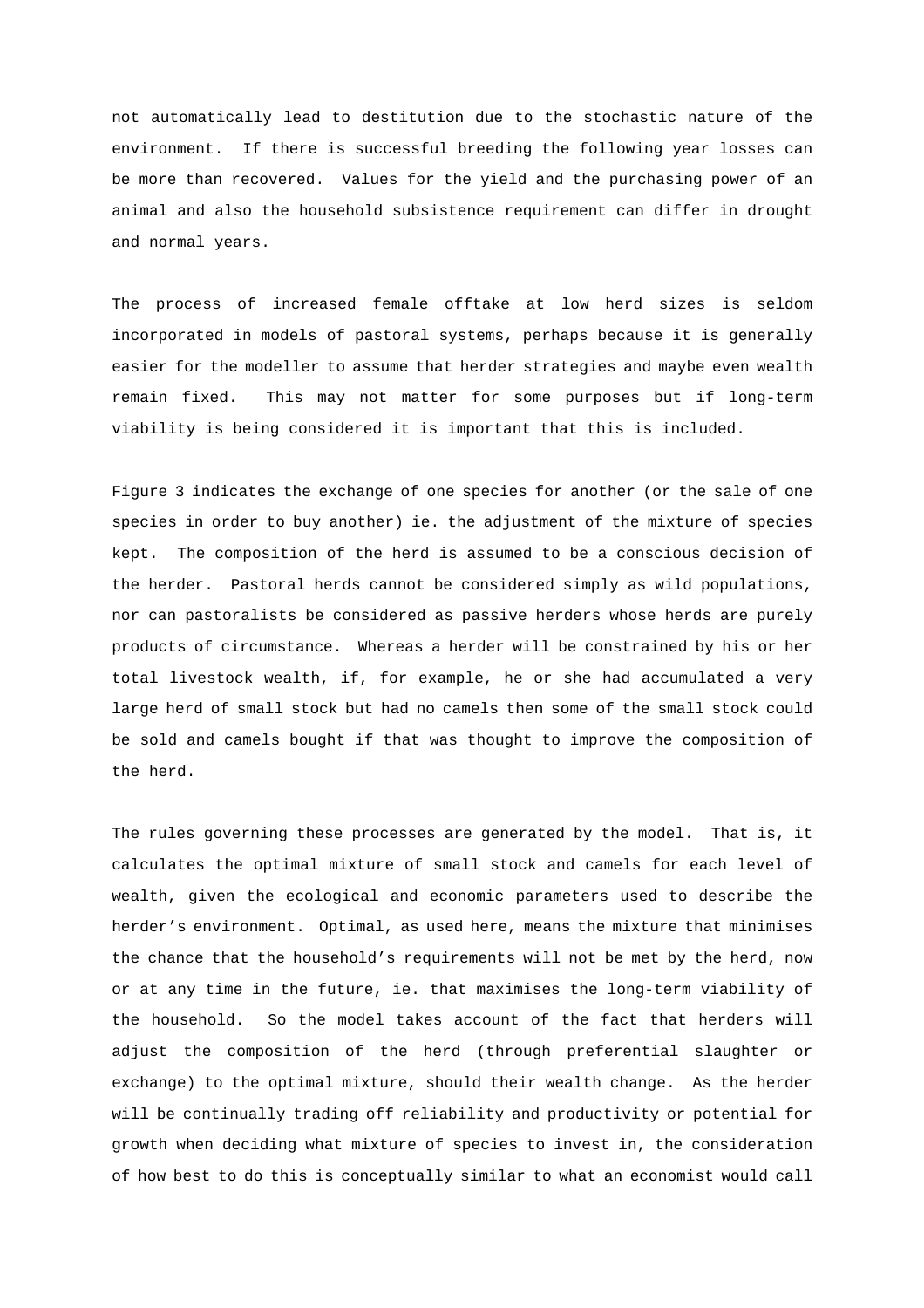"portfolio analysis".

In this respect, this model differs from all other existing models of pastoral systems. The number of ways in which herd composition can be changed according to fluctuating wealth is virtually infinite and therefore all possible strategies cannot be compared using simulation runs. Dynamic optimization is a far more powerful technique which enables the optimal policy (or set of species mixtures depending on wealth) to be precisely calculated. The vital importance of incorporating such flexibility in herding strategy is illustrated later.

If attempting to make quantitative predictions about a particular system, it would be necessary to make adjustments and elaborations to these assumptions. My intention here is to describe a model capable of incorporating relevant processes, to seek general, qualitative trends and to identify which parameters are likely to have the greatest influence on herders' strategies and thereby increase our understanding of the dynamics of such systems.

Note that the model runs on a few, key parameters (Table 1). In systems where variability is high, this may be a more useful approach than attempting to identify a whole range of parameters that some others such as the widely used Texas A & M model demand.

## RESULTS

Optimal species mixtures

The model predicts that the ratio of camels to small stock that minimizes the long-term risk of losing the herd will vary considerably according to the overall wealth of the household. The optimal species mixture for households of different wealth in the baseline case are shown in Fig. 2.

Poorer households should not invest in camels. Only when total livestock wealth is greater than 84 female goat equivalents should both species be kept. Above this critical limit, the majority of the household's wealth should be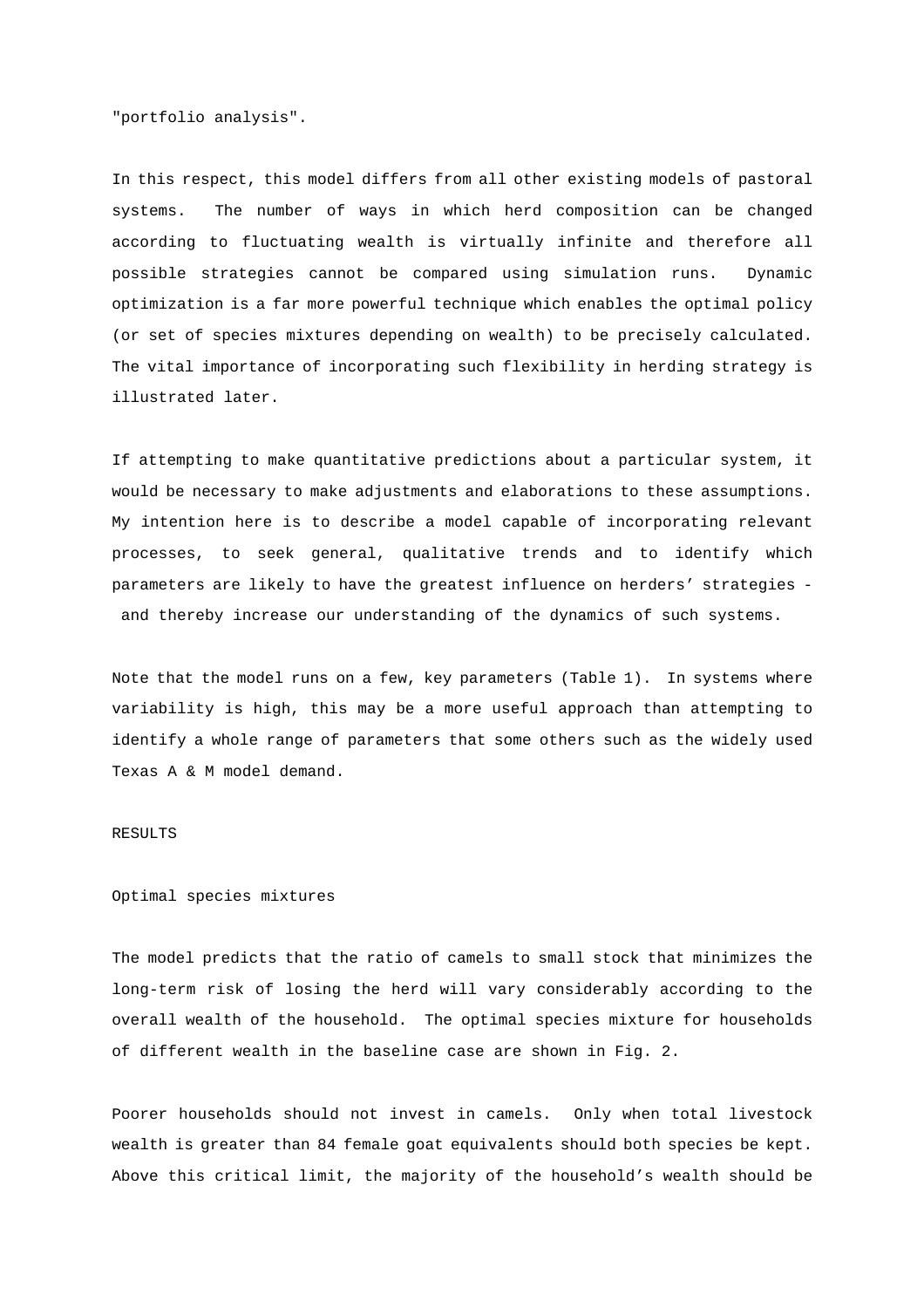invested in camels. This is despite the fact that the growth rate of small stock herds is, on average, three times faster than that of camels. Some small stock should be exchanged for a camel if their numbers increase above the optimal level. Hence, according to the model, if its herd is increasing, a household would be more likely to exchange small stock for a camel than vice versa but after a large decrease in herd size a household might do better to exchange its camels for small stock, buying back camels only when the herd size has increased later. This process has been described qualitatively for various pastoral systems (Spencer 1973, Toulmin 1983, Ellis et al. 1987).

Figure 3 shows the effect on the optimal policy of varying the mortality suffered by small stock in droughts. When the probability of a goat dying in drought is set at 85% (ii), the mean camel and goat herd growth rates (over all years) are equal. As the exchange rate (or relative price) of camels and goats is set at the ratio of their food yields, there would be no obvious advantages of one species over the other in terms of its contribution towards the household subsistence requirement or towards future increases in herd size or wealth. This example is rather unrealistically severe but it does enable an evaluation of the benefits of keeping two species which differ only in the risks associated with them. There is some deviation in favour of camels from the baseline optimal policy but it is not great, indicating the robustness of the model with respect to variation in some parameters. Even when mean goat herd growth rates are five times that of camels (iii), the wealthier households still do better to invest largely in camels.

One parameter which emerges as imposing a significant influence on the relationship between optimal species ratio and wealth is the household subsistence requirement. The estimate of 80 female goat equivalents (or 10 female camel equivalents) is roughly that made by Dahl & Hjort (1976). Their estimate is based on the assumption that the family is fed entirely on livestock products, which may have been the case in the past but is now uncommon. This figure could be reduced if, for example, livestock products can be exchanged for grain at a favourable rate or if a relative in paid employment was sending money home or if the pastoralists were in receipt of long-term food aid. Indeed current pastoralist population densities may be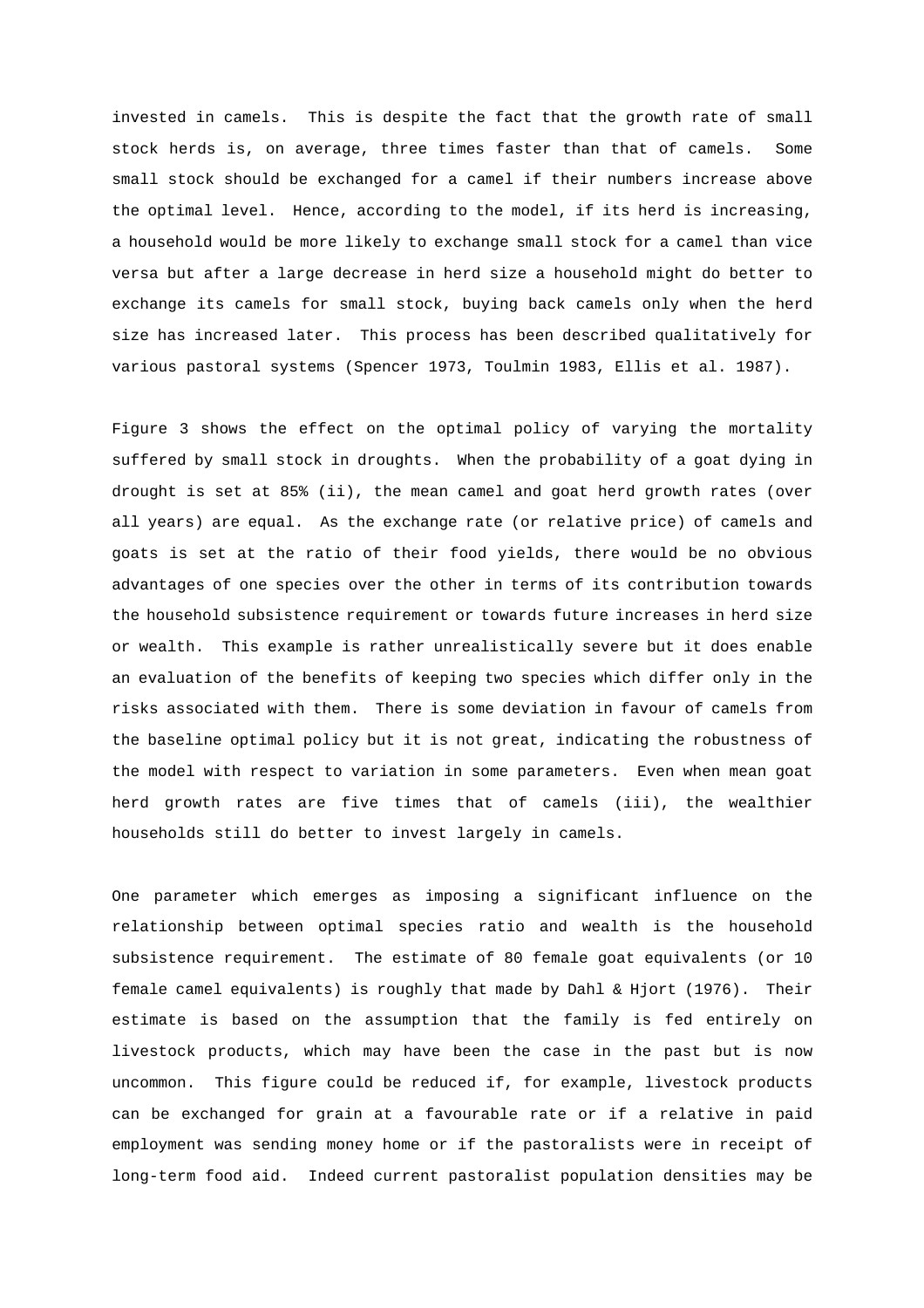insupportable in some areas without such practices, the exchange of meat for grain being particularly important (Upton 1986). Figure 4 (ii) shows the influence of lowering the household subsistence requirement. The point at which households should start investing in camels is when the herd size is just above that which produces the household subsistence requirement. Hence one would expect the exact species ratio of any particular household to depend on the size (and therefore requirement) of the household and also on all its income, not just that gained from the herd. Only if there was no supporting income and no variation in household requirements would all families in a system follow identical strategies. It is common that the relative price of grain and livestock products becomes very unfavourable for pastoralists in drought (Toulmin 1983). This would effectively increase the herd size needed in bad years. Figure 4 (iii) shows the effect of having a lower value for the household subsistence requirement in normal years than in drought years - the point at which herds should become mixed is somewhere between the two herd sizes.

The results are all presented as the proportion of wealth invested in each species. Obviously the ratio of camels to goats in number of animals depends on their relative value, being lowered if the camels are more expensive or increased if they are cheaper. As data on household holdings would normally be collected in numbers of animals, it is important that information is found on their relative price or exchange rate before such data can be compared with the quantitative predictions the model makes about herd composition. (It also should be said that the amalgamation of data on different species into TLU's or some other single unit obviously makes them useless for this purpose).

These results are fairly robust and a considerable degree of uncertainty in the estimation of some parameter values need not alter the predictions about basic principles of herd composition. An outstanding feature of all cases modelled (of which those presented here are just some examples) is the existence of a critical boundary, related to the household requirement to be met by the herd, below which only small stock should be kept and above which mainly camels should be kept. Some parameter values may vary between different households even in the same system, so, if observing field data on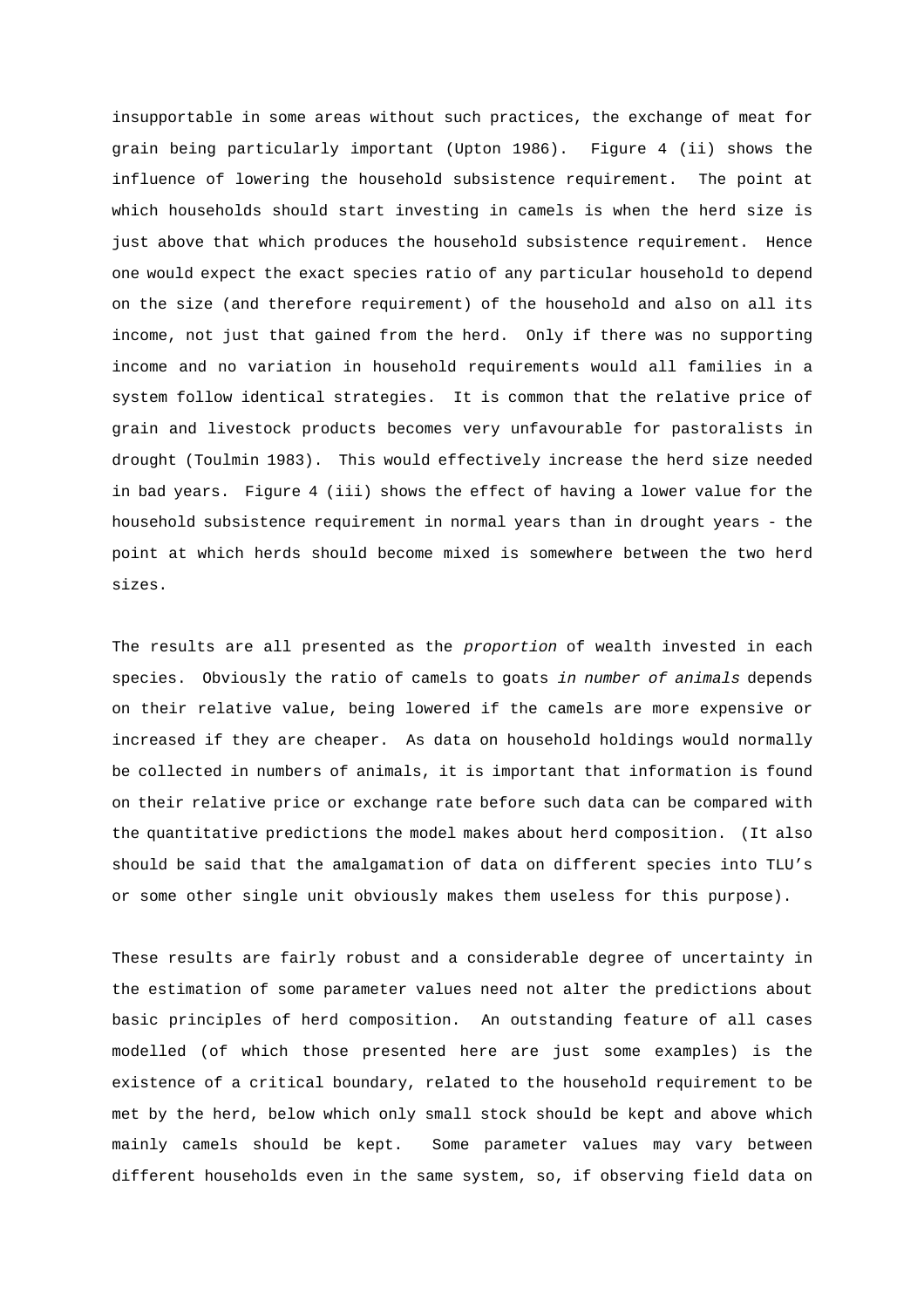wealth and herd composition over a number of families, one would not necessarily expect to see the abrupt discon- tinuity shown in any one particular policy but more likely smoother trends obtained by averaging over many such policies.

Quantifying household viability

Values of expected household viability can be extracted directly from the model. Figure 5 illustrates how keeping the optimal mixture of species for your wealth promotes long-term viability. The proportion of households, with an initial herd size of 80 female goat equivalents, expected to survive in the system is shown over 50 years. Households following the optimal policy are compared with households of the same initial wealth following two other simple strategies: keeping only goats and keeping the maximum number of camels (ie. keeping a few goats as "small change" but always exchanging them for a camel once there are sufficient). These latter policies do not include changes in strategy with wealth. The graph shows that keeping only goats (ie. not exchanging them for camels at higher herd sizes) is disastrous in the long term with only 4 families in 1,000 remaining after 50 years (in this hypothetical environment). As the average growth rate of goat herds is set at three times that of camels, a deterministic model would have found that this was the strategy with the highest returns! The policy of keeping the maximum number of camels (even at low wealth) is more successful but doesn't match the optimal policy. Note that if pastoralists were only interested in a two or three year time horizon this policy would actually be best because it avoids the risk of rapid losses when only goats are kept at lower herd sizes. However the avoidance of this risk does nothing to promote long-term survival because a larger proportion of the households following this strategy, although not losing their herds immediately, are trapped by slowly declining herds that are just too small to meet household requirements so some females are having to be sold off each year. If they were to keep mostly camels in these circumstances then their herd growth would normally be too slow for households to break out of this vicious cycle, leading ultimately to lower survival chances. Comparing these three policies illustrates the vital importance of herders adjusting their strategies according to their wealth.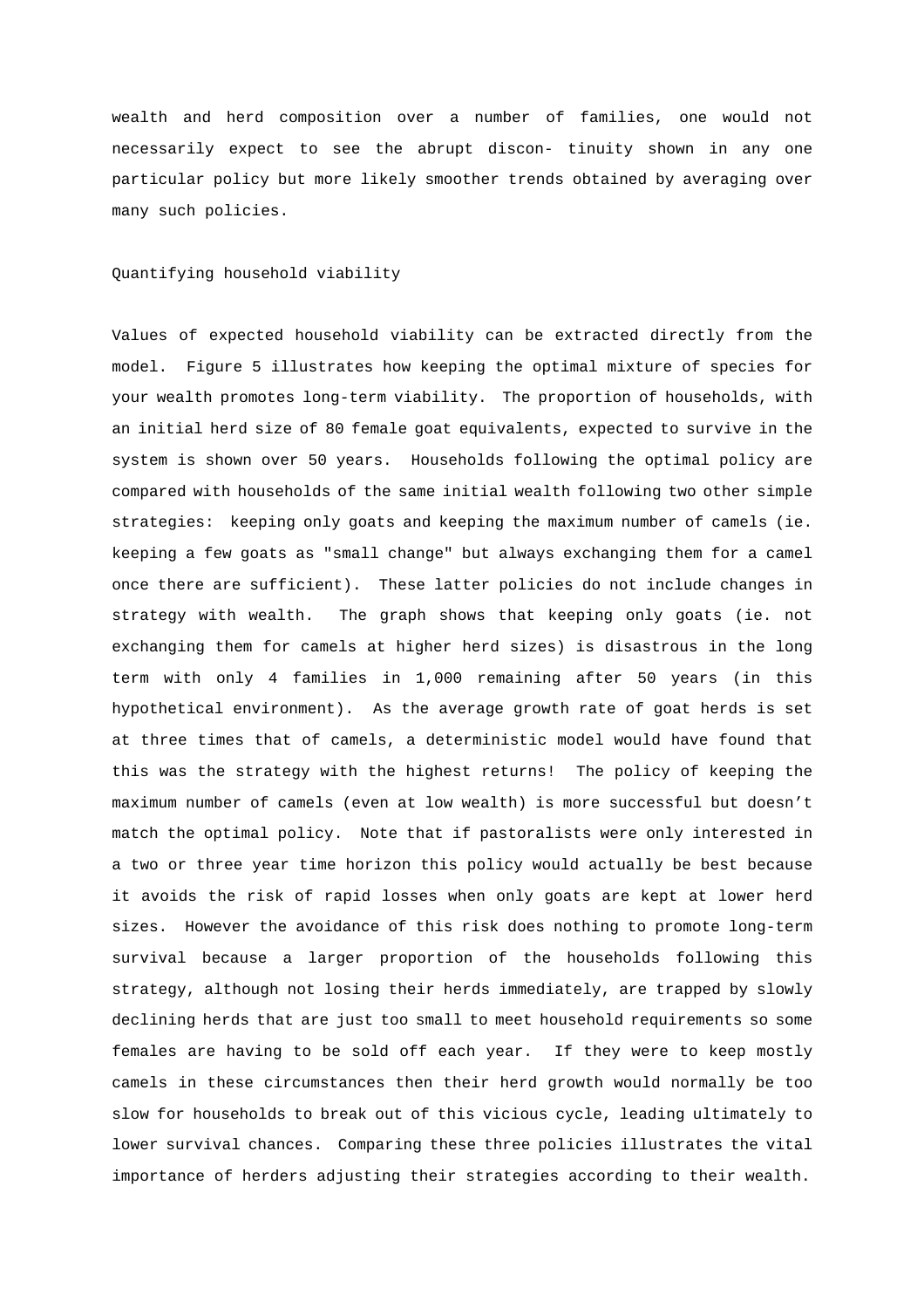Figure 5 shows the effect of wealth on long-term viability by comparing the expected survival of households with three different initial herd sizes over 50 years. No herd size can ensure indefinite survival due to the unpredictable nature of herd growth. After 10 to 20 years the rate at which households are lost from the system becomes constant and independent of initial herd size (3 families per 1,000 per year in this case). This is because the families remaining are those that have succeeded in establishing large, mixed herds. The proportion of families achieving this does depend critically on initial herd size. Such calculations could be useful to relief agencies considering restocking destitute pastoralists with new herds (see Application).

Household viability estimates are more sensitive to variation in parameter values than are optimal species mixtures, so generalised quantitative predictions cannot be made. Yet quantifying viability in particular cases, as has been done here, does allows two important general points to be emphasized. First, there is no such thing as "a minimum viable herd size". The term is meaningless unless some specified level of viability is included in its definition, e.g. the probability of herd loss is less than 1% a year. Second, if the viability of a herd is calculated by dividing the mean output of the herd by the requirement of the household and sighing with relief if the answer is greater than 1 (which occurs at herd size 80 in the baseline case), this does not mean that everyone will survive (30% of households starting with 80 goats would be expected to have dropped out of this system in 10 years).

# DISCUSSION

The model predicts how a pastoralist household should divide its wealth between camels and small stock in order to maximise its long-term viability. Some general principles emerge. These are that a household should invest only in small stock if it is roughly on or below the minimum herd size that produces enough to feed the household without selling off female animals. Once the herd size has exceeded this critical limit by a small margin it generally becomes beneficial to invest most of the household wealth in camels, but the extent to which it should invest depends mainly on the mean and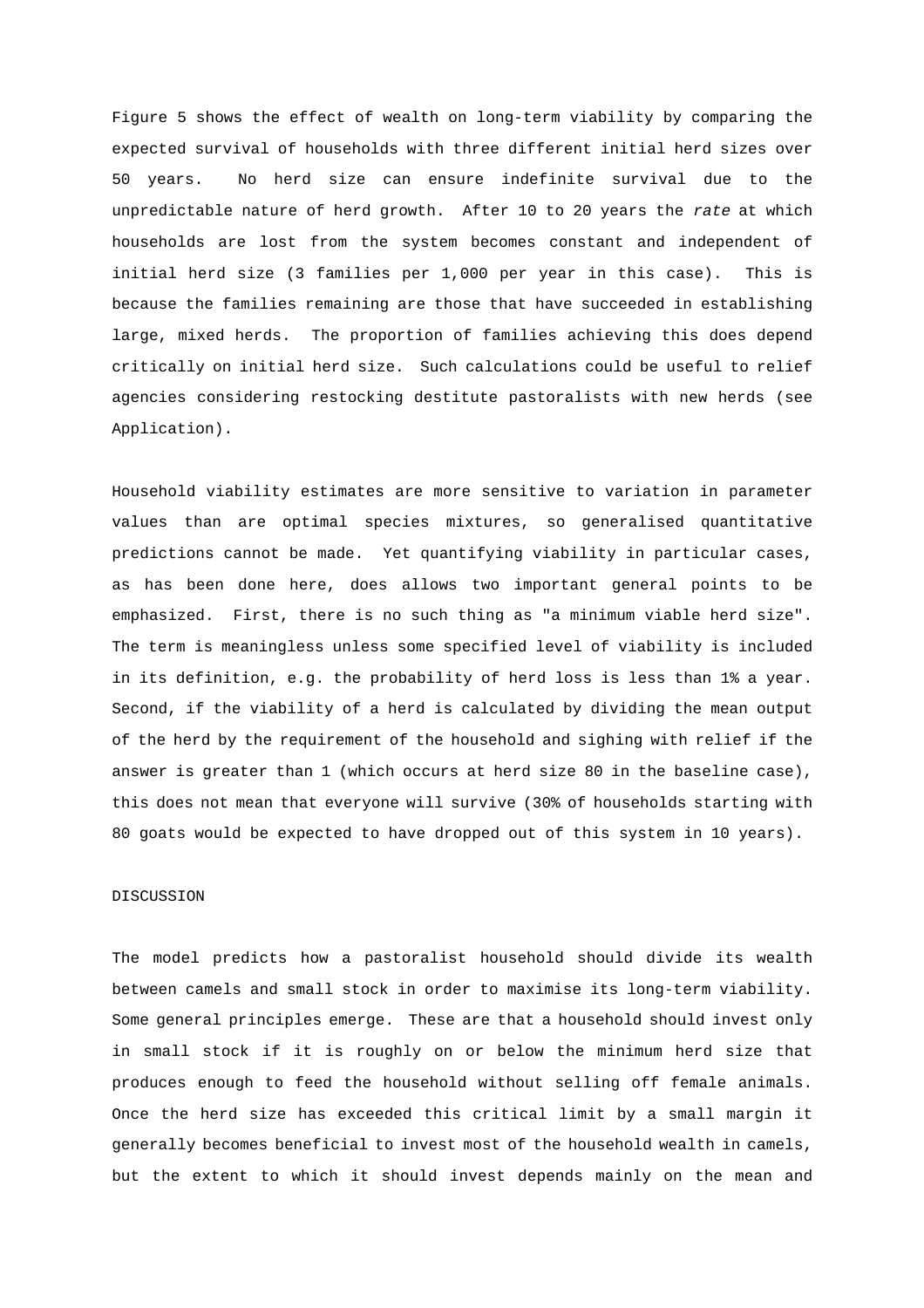variance in goat growth rates and on the relative price of the two species. Hence these are parameters about which something should be known before reasonable, quantitative predictions about optimal herd composition in any particular system can be made. The expected, long-term viability of household herds in a particular system can then be quantified.

These strategies minimise the risk of starvation. As camel herds are not subject to large annual fluctuations in growth rate caused by drought, it might seem that "risk minimizers" should simply invest all their wealth in camels. This is not so for two reasons. First, camels are a larger unit of investment and, although a camel is less likely to die than is a goat, if it did die the loss could not be borne by a poor household. Selling the camel and buying eight goats instead does spread the risk to some extent. Second, a herder with a herd too small to meet the household subsistence requirement needs to gamble on a lack of drought that will give some chance of herd size increasing. If it did not increase sufficiently, females would have to be sold or slaughtered to meet basic needs, which could trap the herder in a vicious cycle of decreasing herd size from which it would be particularly difficult to escape with a slow-breeding species like a camel. It is often stated that poor people are risk averse (Lipton 1968). This model shows that minimizing the risk of starvation is not necessarily the same thing as opting for modes of production with the lowest variance in output. In extreme poverty the most rational options may involve substantial risks.

If a pastoralist household or society is found to be following the general, qualitative predictions made by the model in their herd management, then this would suggest that the objective maximised in the model was indeed important to those people and that they are taking a long-term view. This model does not necessarily tell us how absentee herd owners with bank accounts and enough other revenue to meet basic needs would manage their investment in livestock. I would expect the predictions of the model to apply to those whose livestock makes a vital contribution to the household economy.

### APPLICATION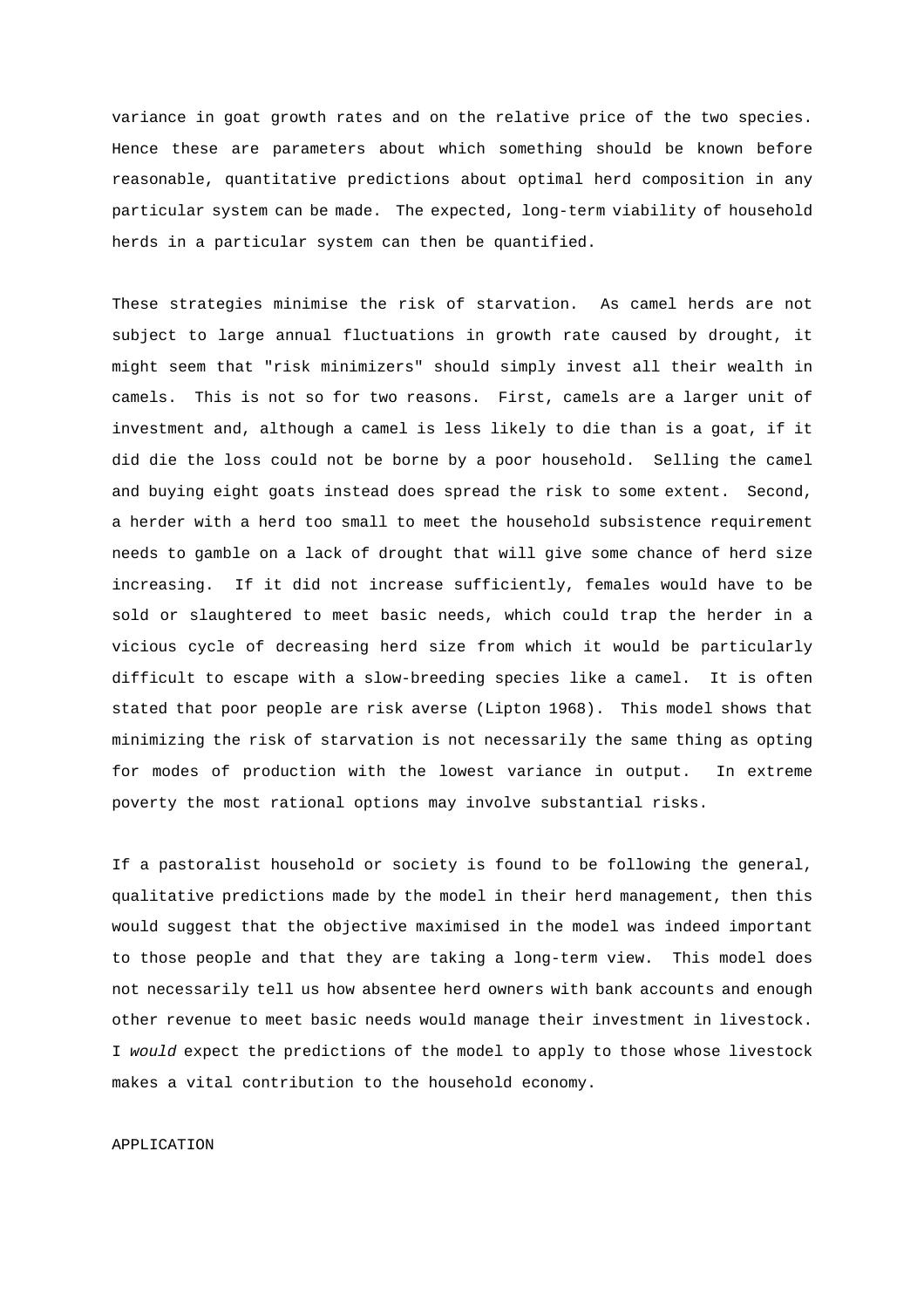If a model successfully describes the dynamics of a system, it can have considerable practical application. The impact of particular events, such as two consecutive years of drought and the time taken to recover from it, can be estimated. Using parameters values that are measurable (such as rainfall or percentage of livestock lost), the model can enable more difficult estimates to be made (such as the long-term viability of remaining households) which may be of more direct relevance when trying to estimate the effect on human beings. Because the model used here is both stochastic and dynamic it contains a greater degree of ecological and economic realism. Simple, simulation models that fail to take account of dynamic processes can produce misleading forecasts about the ability of pastoralists to recover from drought.

Two examples of how the planning of interventions into pastoral systems can be helped by such a model are described below: one is restocking and one is food aid to pastoralists.

Figure 6 shows how families with different herd sizes have different probabilities of becoming destitute. If stockless families are to be restocked, the donor of that stock may wish to know how many stock to give to each family in order to make the best use of limited resources. Figure 7 evaluates each potential restocking package or herd size in terms of the number of families that will be self-supporting for at least 10 years per goat donated. It shows that if too few animals are given the scheme is actually expensive as many of these families will not achieve self-sufficiency. If families are given too large herds then money is also in some sense wasted because, although the restocked families are very successful, fewer families can be restocked. Quantitatively, the graph shows between 70 and 100 goat equivalents per family is best, ie. the same number of families would be expected to survive independently for at least 10 years if 100 families are given 70 goats or 70 families are given 100 goats (in this example), but if families are given smaller or larger allocations then the maximum number of self-supporting families per pound spent will not be achieved. It should be noted that, in this example, allocations of over about 80 goat equivalents should contain mostly camels. Allocations below this amount, which should be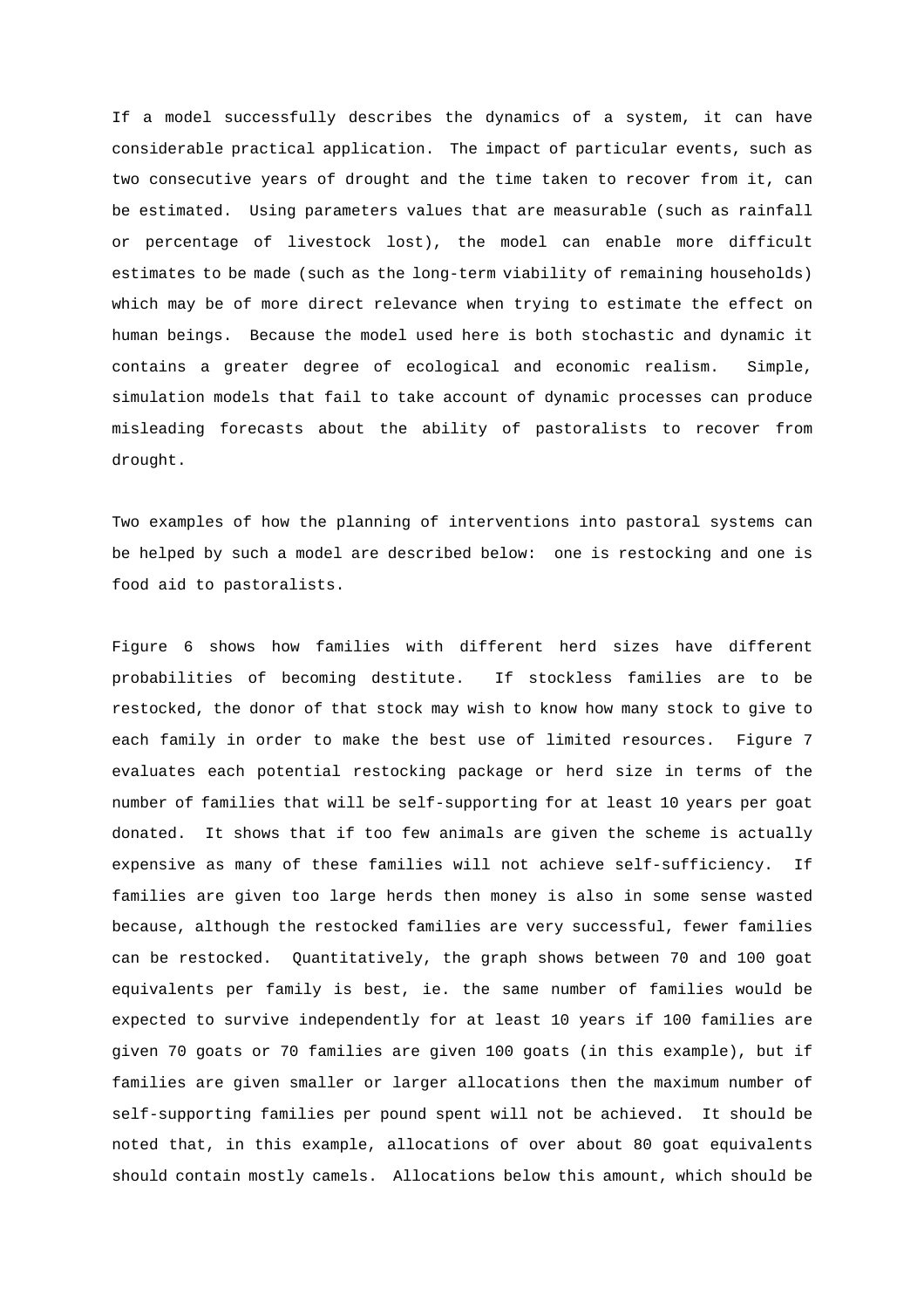given in small stock, could lead to very great local demand for large stock a year or two after restocking if there was rain and many herds had increased. Of course there are many other considerations that have to be taken into account before decisions are arrived at, but this process can provide a framework for estimating outcomes.

To illustrate this quantitatively, imagine that a donor agency had £96,000 to spend on stock for an area. If each goat cost £20 then 4,800 goats could be bought (if available). If it was decided that each family should be given 60 goats then 80 families could be restocked. The model predicts that, if the families selected were those with no other source of income, each has roughly a 55% chance of being unable to feed itself at some stage over 10 years, meaning that one would expect about 36 families to remain viable after 10 years, ie. £2,667 per successfully rehabilitated family. If it was decided to give each family 80 goats, meaning that only 60 families could be restocked, then the model estimates that each has a roughly 30% chance of falling destitute at some point over 10 years, so about 42 families would be expected to remain after 10 years, ie. £2,286 per successful family - or 15% more rehabilitated households for the same input.

Figure 8 shows how giving food aid to pastoralists may influence their chances of remaining viable. Food aid to families with some stock but not enough to meet their needs for very long means the chances that they are forced to sell off breeding stock simply to survive can be reduced. Hence this helps them restock themselves. In this example, the proportion of families with initial herds of 80 goats that would be expected to remain viable is shown with and without half the households subsistence requirement being guaranteed by an external donor. Once again, such calculations can help donor agencies estimate the efficacy of particular options, especially if they have some information on the stock wealth of the families they are helping, and hence provide a framework within which different options can be considered. The dotted line shows the expected increase in viability if families continued to buy into large stock at the optimal point for an 80 goat equivalent requirement rather than 40 (ie. follow the policy they would if the donor was not there). This shows that if the families are unaware or uncertain that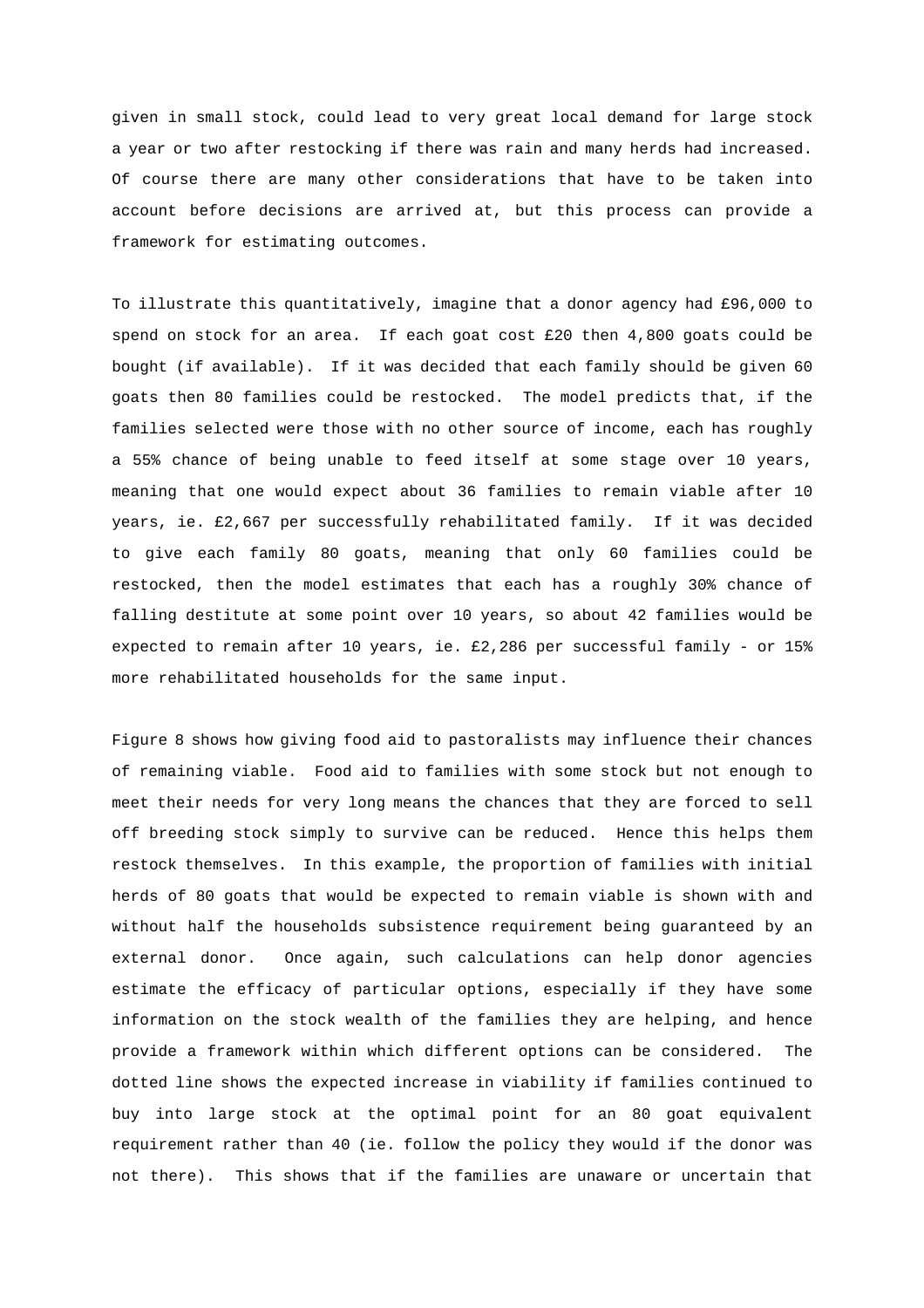this donation of food will be available should they need it, then they may not be able to make as much use of it as if they were sure it would be provided. This illustrates a possible benefit of long-term policies by donor agencies and trust between donor and recipient over and above those that are obvious.

Advice from recipients of aid may be a useful source of information for making such decisions. Trial and error is a common method of attempting to resolve these kinds of questions, which will always provide more reliable information than a model, albeit at some cost. Long-term effects, which are arguably the most important, are also the most difficult for anyone to predict. The process will always involve speculation. Modelling provides a complementary basis for arriving at such predictions. It is, I have argued, a potentially useful tool to help ensure that opportunities to make better use of aid resources are not overlooked.

## CONCLUSIONS

The main purpose of model building is to improve our understanding of systems. Many studies of pastoralist systems have arrived at the conclusion that herding strategies are rational and efficient and only appear otherwise if objectives different from those of the herders themselves are assumed. This model is another step down that path. It demonstrates that the objective of long-term survival or long-term maintenance of a livelihood can be formalised in a model and that such a model predicts optimal herding strategies which do qualitatively resemble those practiced. Such a formalization could be of direct help, not so much to those attempting to redesign such systems, but to external donors who attempt to support existing systems facing crises and who want to estimate the possible effects of their interventions.

## REFERENCES

Chambers R. 1983. Rural Development: Putting the Last First. London: Longman.

Dahl G. & A. Hjort. 1976. Having herds: pastoral herd growth and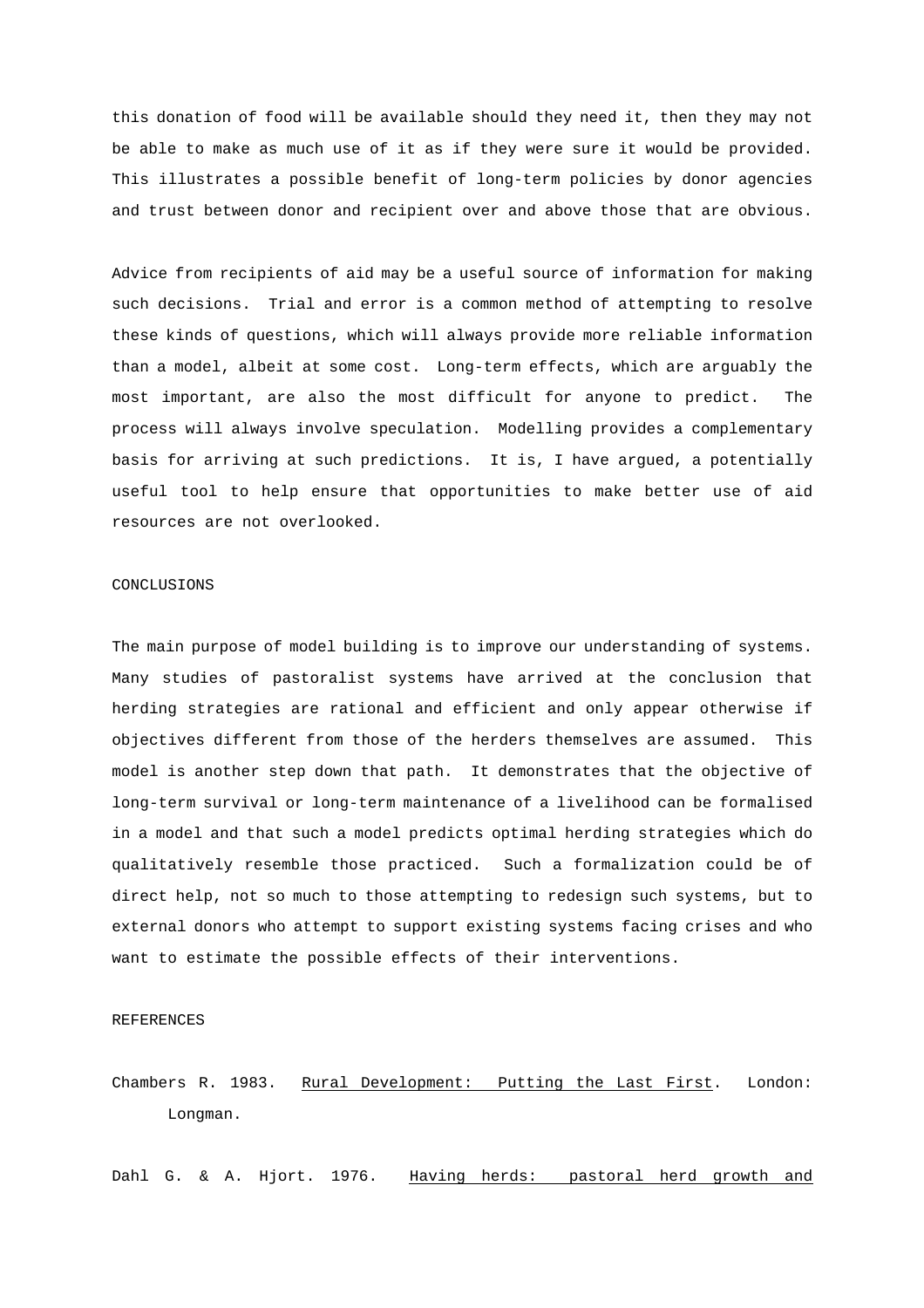household economy. Stockholm Studies in Social Anthropology. Stockholm: Department of Social Anthropology, University of Stockholm.

- Ellis J.E., Galvin K., McCabe T. & D. M. Swift. 1987. Pastoralism and Drought in Turkana District, Kenya. A Report to Norad. Bellevue, Colorado: Development Systems consultants, Inc.
- Farmer, G. 1986. "Rainfall Variability in Tropical Africa: Some Implications for Policy." Land Use Policy 3:336-342.
- Lipton M. 1968. "The theory of the optimising peasant." Journal of Development Studies 4:147-152.
- Mace R. & A. Houston. In prep. Pastoralist strategies for survival in unpredictable environments: a model of herd composition that maximises household viability.

Ross S. 1983. Introduction to stochastic dynamic programming. New York: Academic Press.

- Spencer P. 1973. Nomads in alliance. Symbiosis and growth among the Rendille and Samburu of Kenya. London: Oxford University Press.
- Toulmin C. 1983. "Economic behaviour among livestock-keeping peoples: A review of the literature on the economics of pastoral production in semi-arid zones of Africa." Development Studies Occasional Paper 25, Norwich: University of East Anglia.
- Upton M. 1986. "Production policies for Pastoralists: the Borana case." Agricultural Systems 20:17-35.

Whittle P. 1983. Optimization over Time, Vol. 2. Chichester: John Wiley.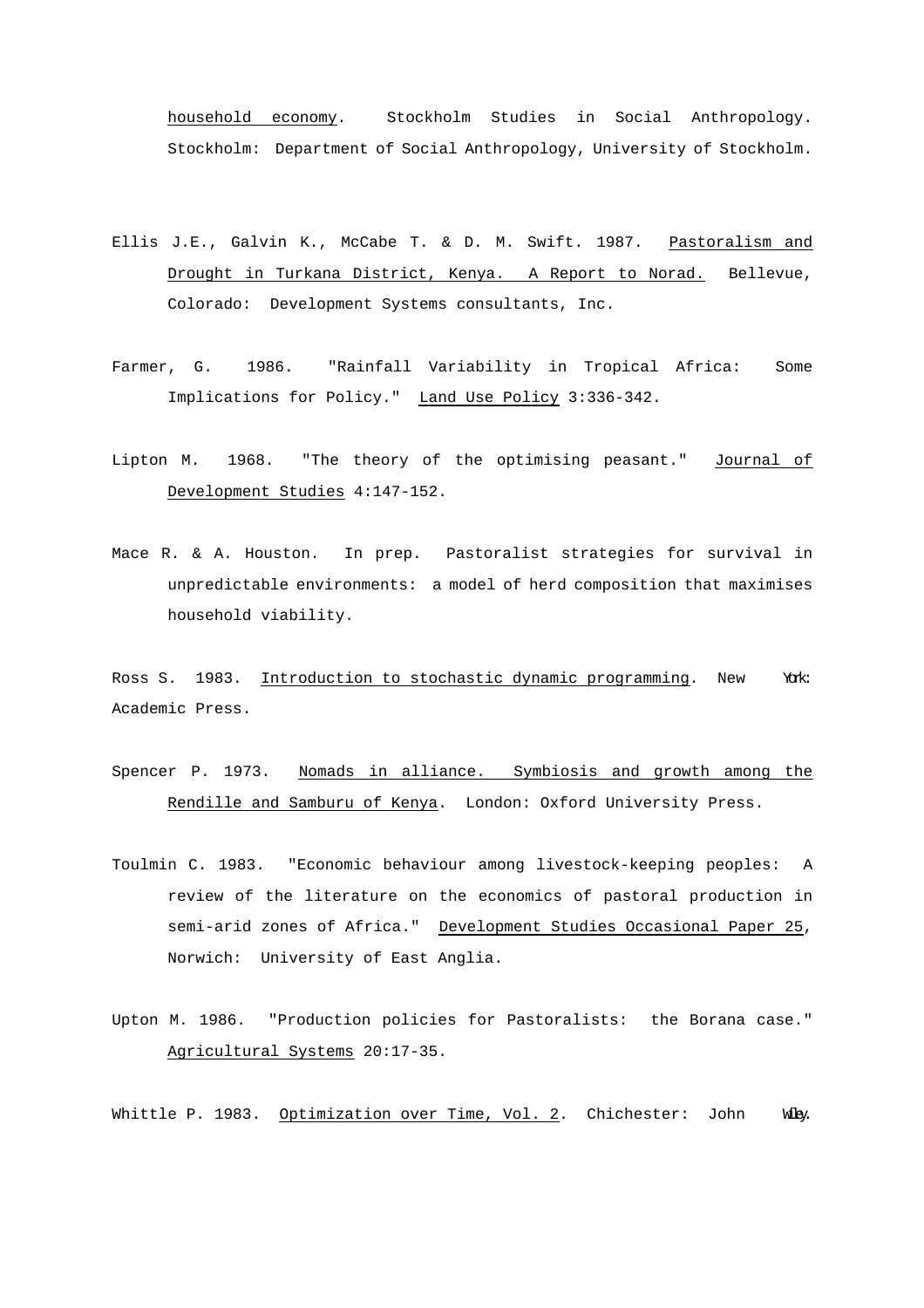Fig. 1. Ecological/economic processes included in the model which influence the size and composition of a household herd of female camels and goats in a year.

- Fig. 2. Optimal division of wealth between goats and camels, for herd sizes 0 to 160, in the baseline case. Cross-hatching represents wealth invested in small stock and dark shading represents wealth invested in camels. Wealth is measured in goat equivalents and eight goats are equivalent to one camel (zig-zags result because camels are a relatively large unit of investment, and the addition of each new camel to the herd causes a jump in proportion of wealth invested in camels). All parameter values are shown in Table 1 (the baseline case).
- Fig. 3. The influence of goat mortality in drought on the optimal division of wealth between goats and camels. (i) Mean goat mortality in drought is 55%, ie. the baseline case (same information as in Fig. 1). (ii) Mean goat mortality in drought is 85%, ie. mean annual growth in goat herds is the same as that of camel herds. (iii) Mean goat mortality in drought is 25%, ie. annual growth in goat herds is five times that of camel herds. All other parameter values are as in Table 1.

Fig. 3. The influence of goat mortality in drought on the optimal division of wealth between goats and camels. (i) Mean goat mortality in drought is 55%, ie. the baseline case (same information as in Fig. 1). (ii) Mean goat mortality in drought is 85%, ie. mean annual growth in goat herds is the same as that of camel herds. (iii) Mean goat mortality in drought is 25%, ie. annual growth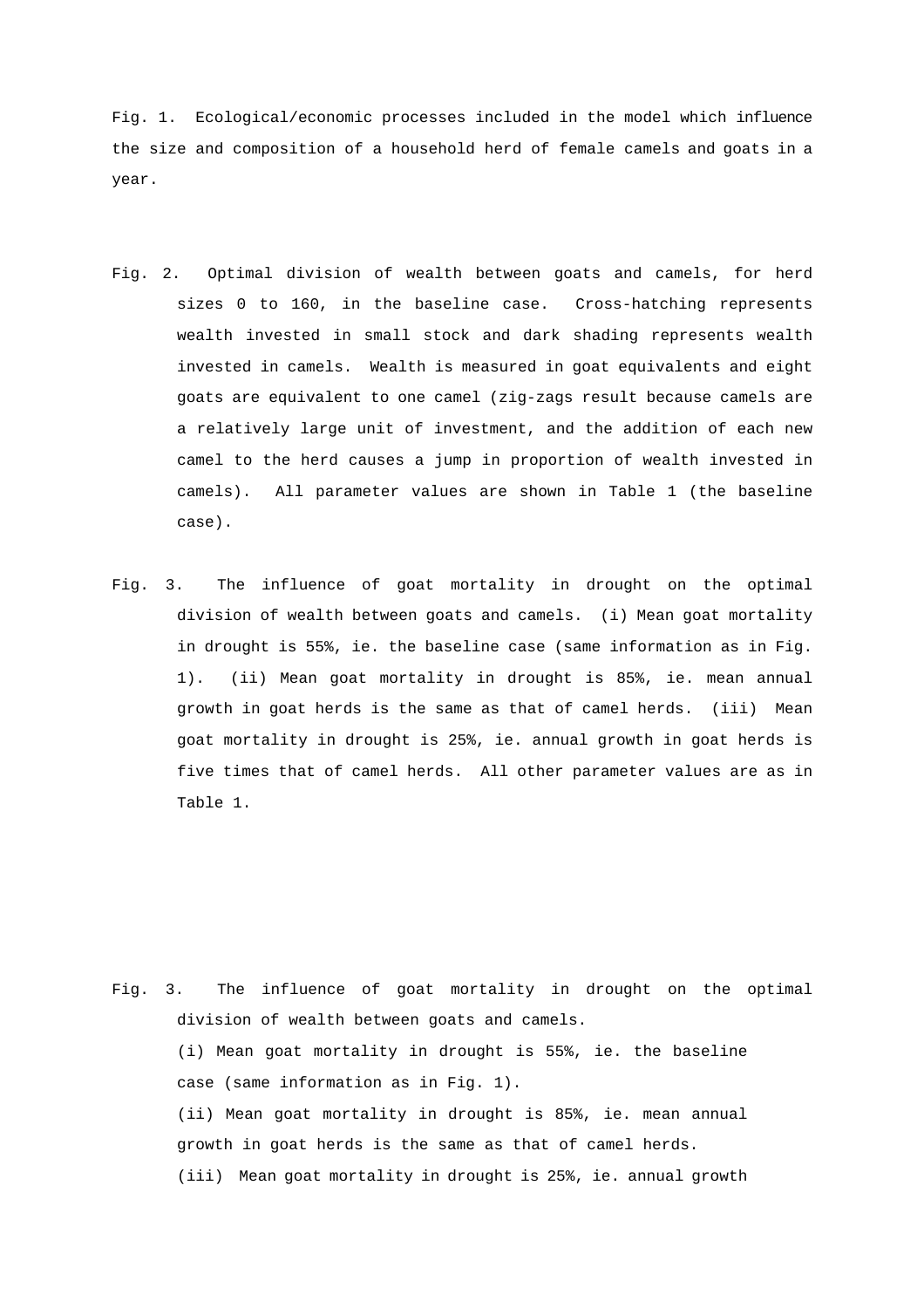in goat herds is five times that of camel herds. All other parameter values are as in Table 1.

- Fig. 4. The influence of the household subsistence requirement (hsr) on the optimal division of wealth between goats and camels. (i) hsr=80 goat equivalents (baseline case). (ii) hsr=40 goat equivalents. (iii) hsr=40 in normal years and 80 in drought years. Other parameter values as in Table 1.
- Fig. 4. The influence of the household subsistence requirement (hsr) on the optimal division of wealth between goats and camels. (i) hsr=80 goat equivalents (baseline case). (ii) hsr=40 goat equivalents. (iii) hsr=40 in normal years and 80 in drought years. Other parameter values as in Table 1.
- Fig. 5. The influence of households, with an initial herd size of 80 goat equivalents, remaining in the system over 50 years when i) following the baseline optimal policy, ii) keeping the maximum number of camels, iii) keeping only goats. All parameter values are as in Table 1.
- Fig. 5. The influence of households, with an initial herd size of 80 goat equivalents, remaining in the system over 50 years when i) following the baseline optimal policy,
	- ii) keeping the maximum number of camels,
	- iii) keeping only goats.
	- All parameter values are as in Table 1.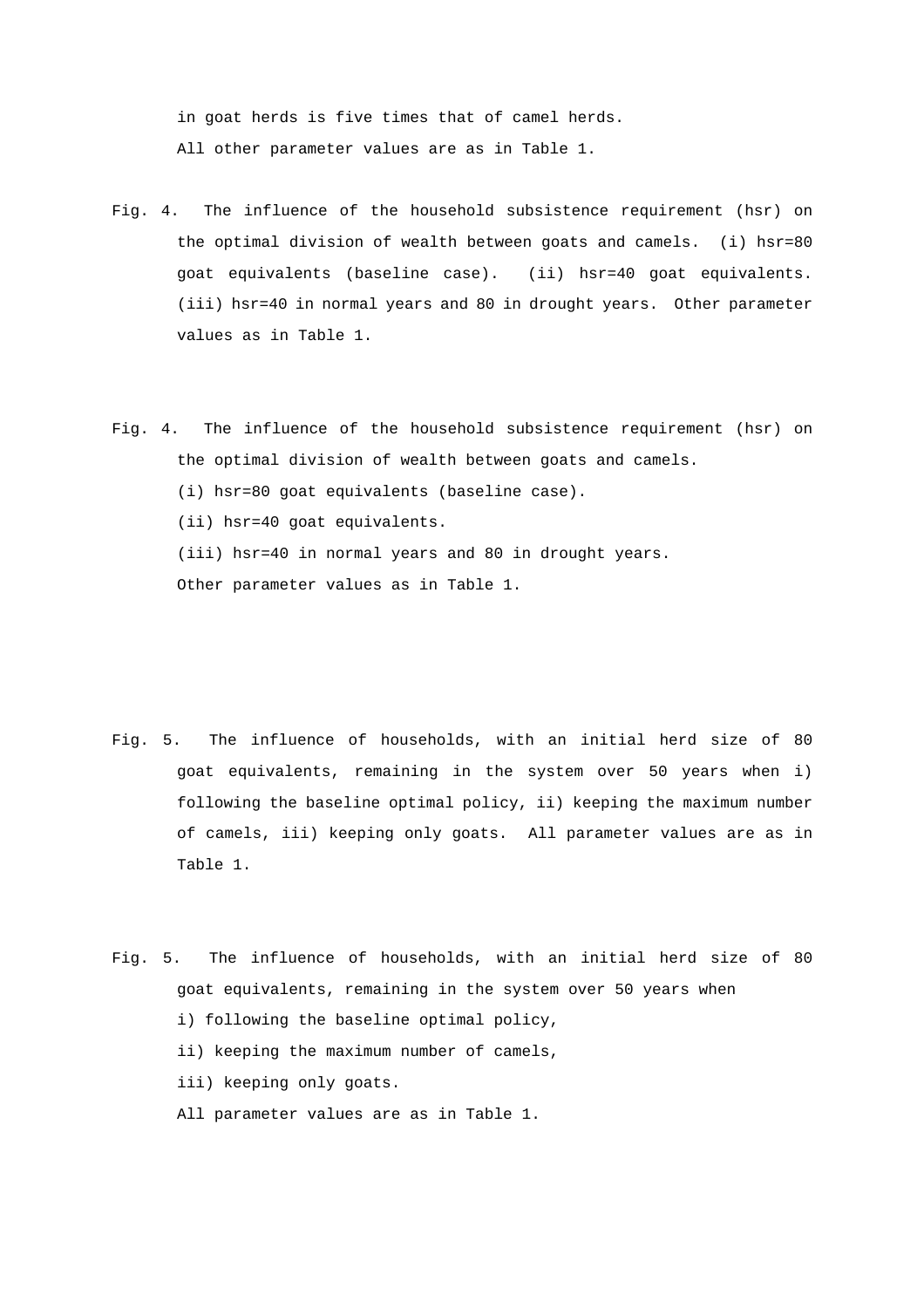- Fig. 6. The proportion of households (following the optimal policy) remaining in the system over 50 years with initial herd sizes of (i) 100 goat equivalents (ii) 80 goat equivalents (iii) 60 goat equivalents. Parameter values are as in Table 1.
- Fig. 6. The proportion of households (following the optimal policy) remaining in the system over 50 years with initial herd sizes of (i) 100 goat equivalents,

(ii) 80 goat equivalents,

(iii) 60 goat equivalents.

Parameter values are as in Table 1.

- Fig. 7. The expected cost of using different restocking herd sizes in terms of goats donated per viable household achieved (viable means still surviving as pastoralists 10 years later). Parameters used are as in Table 1.
- Fig. 8. The effect of food aid on number of households expected to remain in the system over 25 years. (i) Proportion expected to survive in the system without help (ie. household subsistence requirement is 80 goat equivalents) (ii) Proportion expected to survive if half household subsistence needs are provided (ie. household subsistence requirement to be met by the herd is 40 goat equivalents. (iii) Proportion expected to survive when the household subsistence requirement is reduced to 40 but pastoralists continue to follow the optimal policy for a subsistence requirement of 80. Other parameters used are as in Table 1.
- Fig. 8. The effect of food aid on number of households expected to remain in the system over 25 years.

(i) Proportion expected to survive in the system without help (ie. household subsistence requirement is 80 goat equivalents) (ii) Proportion expected to survive if half household subsistence needs are provided (ie. household subsistence requirement to be met by the herd is 40 goat equivalents.